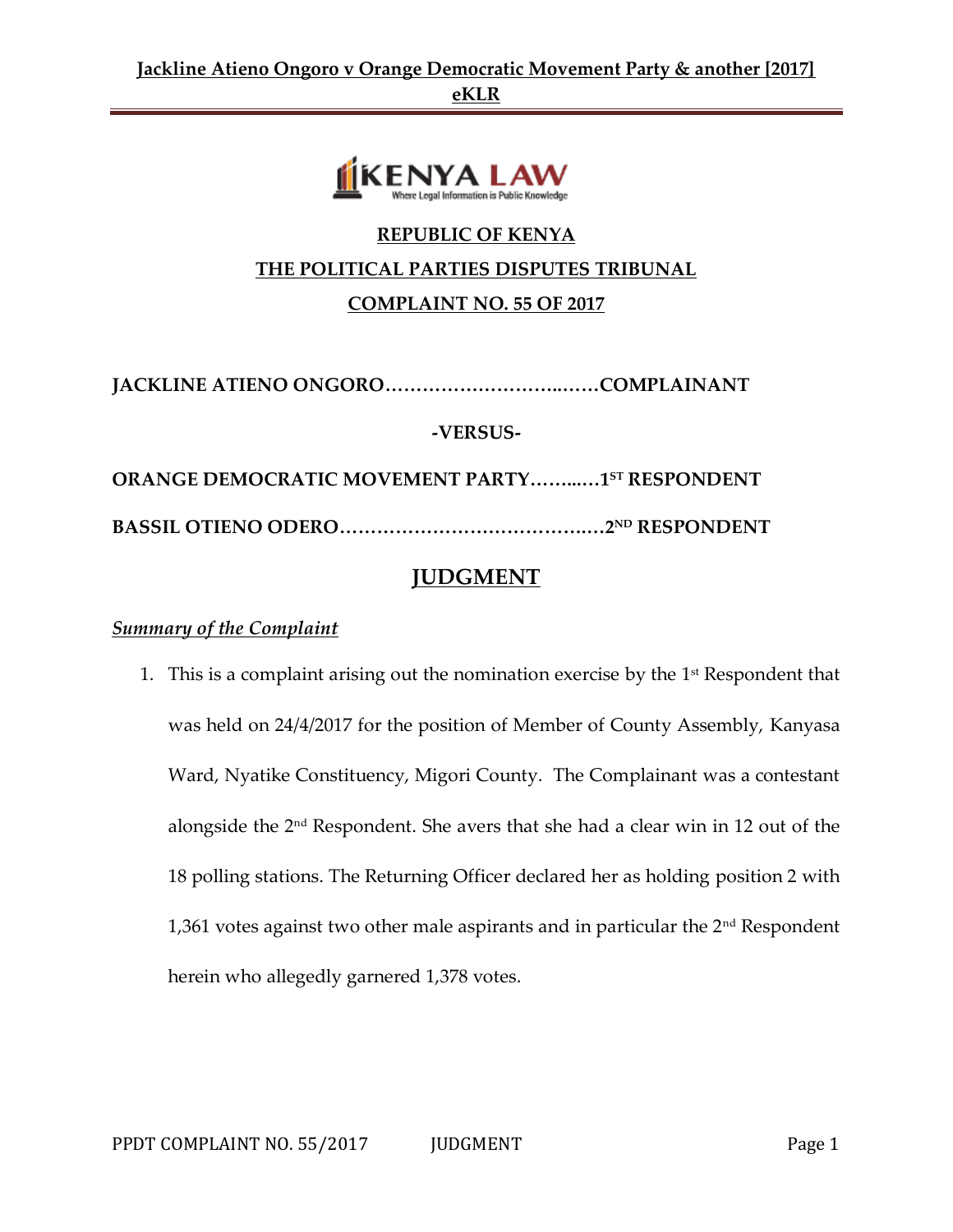- 2. The Complainant contested the nomination results at the **ODM** Migori County Elections Appeals Tribunal (hereinafter IDRM) raising certain instances of irregularities and violence more targeting the Complainant and largely allegedly occasioned by the 2nd Respondent against the Complainant. The said IDRM found that the 2nd Respondent had indeed conspired with persons not party members to defeat the Complainant. As such the provisional certificate issued to the 2nd Respondent was cancelled and/or withdrawn and the said IDRM directed that the Complainant be issued with the final nomination certificate as its nominee for **MCA,** Kanyasa Ward.
- 3. The decision of the said IDRM was reconsidered by the  $1<sup>st</sup>$  Respondent's special County Appeals Tribunal which proceeded to summon the Complainant. The Complainant appeared at the said Special County Appeals Tribunal which by its decision delivered on 6<sup>th</sup> May 2017, ordered that the certificate be issued to the Complainant while the final certificate issued to the  $2<sup>nd</sup>$  Respondent to be revoked. The Complaint is supported by an Affidavit & Supplementary Affidavit dated 12/5/2017. The Complainant also filed written submissions.
- 4. The Respondent did not appear or participate in the proceedings before the Tribunal. An affidavit of service was filed by Patrick Akhenda on 13<sup>th</sup> May 2017 in which he depones that he duly effected service on both Respondents.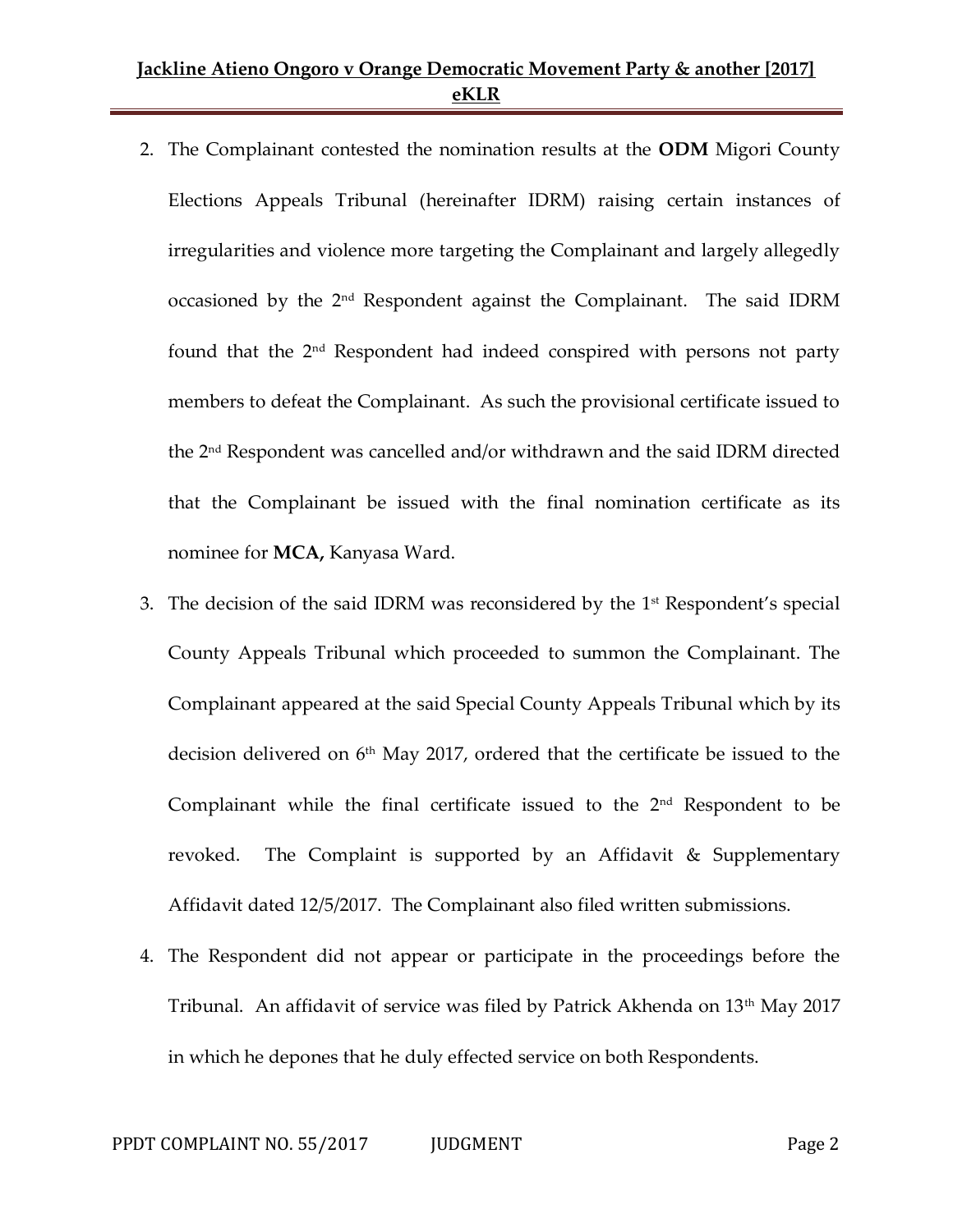#### *Issues for determination*

5. From the Amended Plaint filed on  $13<sup>th</sup>$  May 2017 the issue for determination is whether the 1<sup>st</sup> Respondent should be compelled to issue the Complainant with the final nomination certificate.

#### *Analysis*

6. We have perused the pleadings and evidence adduced by the Complainant. The allegations that the nomination process was marred with irregularities seem to have been found plausible by the IDRM process. The said IDRM process upon inquiries also found that most of the irregularities were perpetuated by the 2<sup>nd</sup> Respondent. Two internal processes within the party were concerned that the 2<sup>nd</sup> Respondent was the perpetrator of the irregularities and on two occasions ordered the revocation of the nomination certificate issued to the  $2<sup>nd</sup>$  Respondent and instead directed that a certificate be issued to the Complainant. The two processes within the 1<sup>st</sup> Respondent concurred in their findings that the Complainant was the winner and we see no reason to interfere with those decisions.

# *Orders*

7. From the foregoing, we find that the Complainant succeeds in her complaint as averred through an Amended Plaint filed on 13<sup>th</sup> May 2017. We therefore grant the following prayers;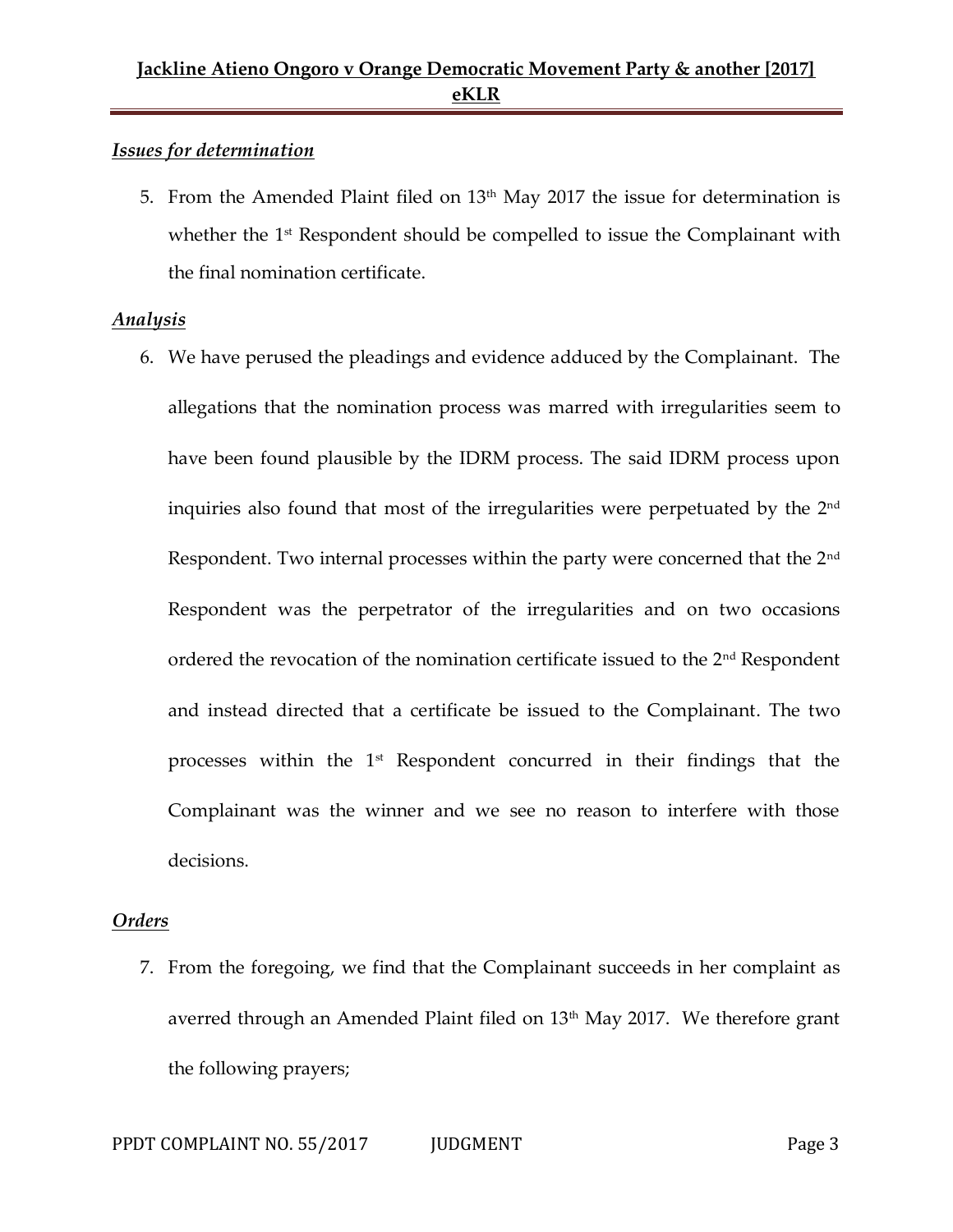- **a) An injunction be and is hereby granted restraining the 1st and/or the 2nd Respondents whether by themselves, their servants, agents, proxies and any other person acting under their authority from submitting the name of the 2nd Respondent to the Independent Elections & Boundaries Commission as the 1st Respondent's nominee for the position of Member of County Assembly for Kanyasa Ward, Nyatike Constituency, Migori County, arising out of the nomination exercise held on 24th April, 2017.**
- **b) The Complainant herein, JACKLINE ATIENO ONGORO, is the**  *bonafide* **1 st Respondent's nominee of the position of Member of County Assembly, Kanyasa Ward, Nyatike Constituency, Migori County.**
- **c) An order be and is hereby issued directed at the 1st Respondent to cancel the nomination certificate issued to the 2nd Respondent and instead issue the Nomination Certificate to the Complainant herein, JACKLINE ATIENO ONGORO.**
- **d) Notice of this decision to issue to the Independent & Electoral Boundaries Commission.**
- **e) No order as to costs.**

Orders accordingly.

# **DATED and DELIVERED AT NAIROBI this 13TH DAY of MAY 2017**

**1. M. O. Lwanga ………………………………………. (Presiding Member)**

**2. Desma Nungo ….………………………………….. (Member)**